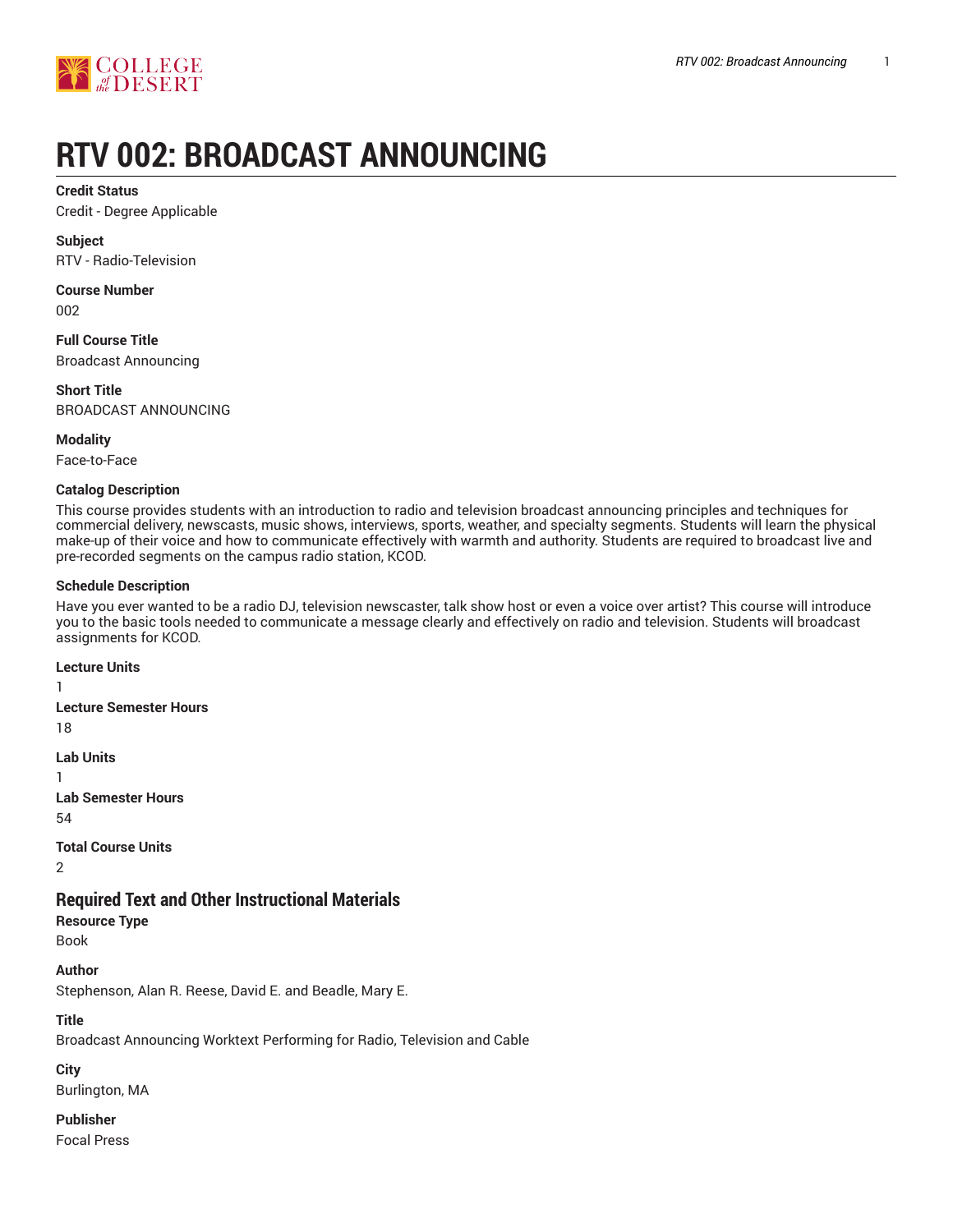

**Year** 2013

# **College Level**

Yes

**Flesch-Kincaid Level**

14

# **Class Size Maximum**

25

# **Course Content**

- 1. The communicator in modern media and the various roles of an announcer.
- 2. The radio and television performance environment.
- 3. Vocal and performance development.
- 4. Commercial, interviewing, news, music, sports and specialty announcing.
- 5. Legal and ethical issues for mass media perfromers.
- 6. Career Advancement (resume, audition tape critique, ratings, internships, networkinghellip;.)

#### **Lab Content**

- 1. Critique and analyze professional announcers.
- 2. Tour local radio and television stations and learn from local professional announcers.
- 3. Practice various vocal and performance exercises and techniques using microphones, a teleprompter and cameras.
- 4. Record live and pre-recorded news, commerical, interview, music, sports and specialty broadcast segments for KCOD.
- 5. Prepare a resume and demo tape for career advancement.

#### **Course Objectives**

|             | <b>Objectives</b>                                                                                                                    |
|-------------|--------------------------------------------------------------------------------------------------------------------------------------|
| Objective 1 | Identify the announcer's role as a communicator in the field of broadcasting.                                                        |
| Objective 2 | Demonstrate an understanding of the basic equipment and changing technology in both the radio and television<br>studio.              |
| Objective 3 | Critique personal announcing skills through comparison with practicing professional announcers.                                      |
| Objective 4 | Exhibit the professional announcing skills of voice quality, diction, articulation and pronunciation.                                |
| Objective 5 | Perform the various duties of professional announcers including news, music, commercials, interviews, sports and<br>specialty areas. |
| Objective 6 | Understand the ethical and legal issues for mass media performers.                                                                   |

#### **Student Learning Outcomes**

|           | Upon satisfactory completion of this course, students will be able to:                                                                                                                        |
|-----------|-----------------------------------------------------------------------------------------------------------------------------------------------------------------------------------------------|
| Outcome 1 | Identify the announcer's role in the field of radio and television broadcasting.                                                                                                              |
| Outcome 2 | Demonstate knowledge of the various technical components of the radio and television studio.                                                                                                  |
| Outcome 3 | Understand the physical-makeup of the voice and how to use it effectively.                                                                                                                    |
| Outcome 4 | Apply the various skills of professional announcing by performing short live and taped broadcasts for news,<br>commercials, interviews, music, sports and other specialty broadcast programs. |

# **Methods of Instruction**

| <b>Method</b> | Please provide a description or examples of how each instructional<br>method will be used in this course.                                                                                           |
|---------------|-----------------------------------------------------------------------------------------------------------------------------------------------------------------------------------------------------|
| Laboratory    | Students will work on perfecting their announcing skills and techniques<br>by preparing and recording radio and television segments for homework<br>assignments and for broadcast content for KCOD. |
| Observation   | Students will observe and analyze the performance of several current<br>and past professional announcers in the broadcast industry.                                                                 |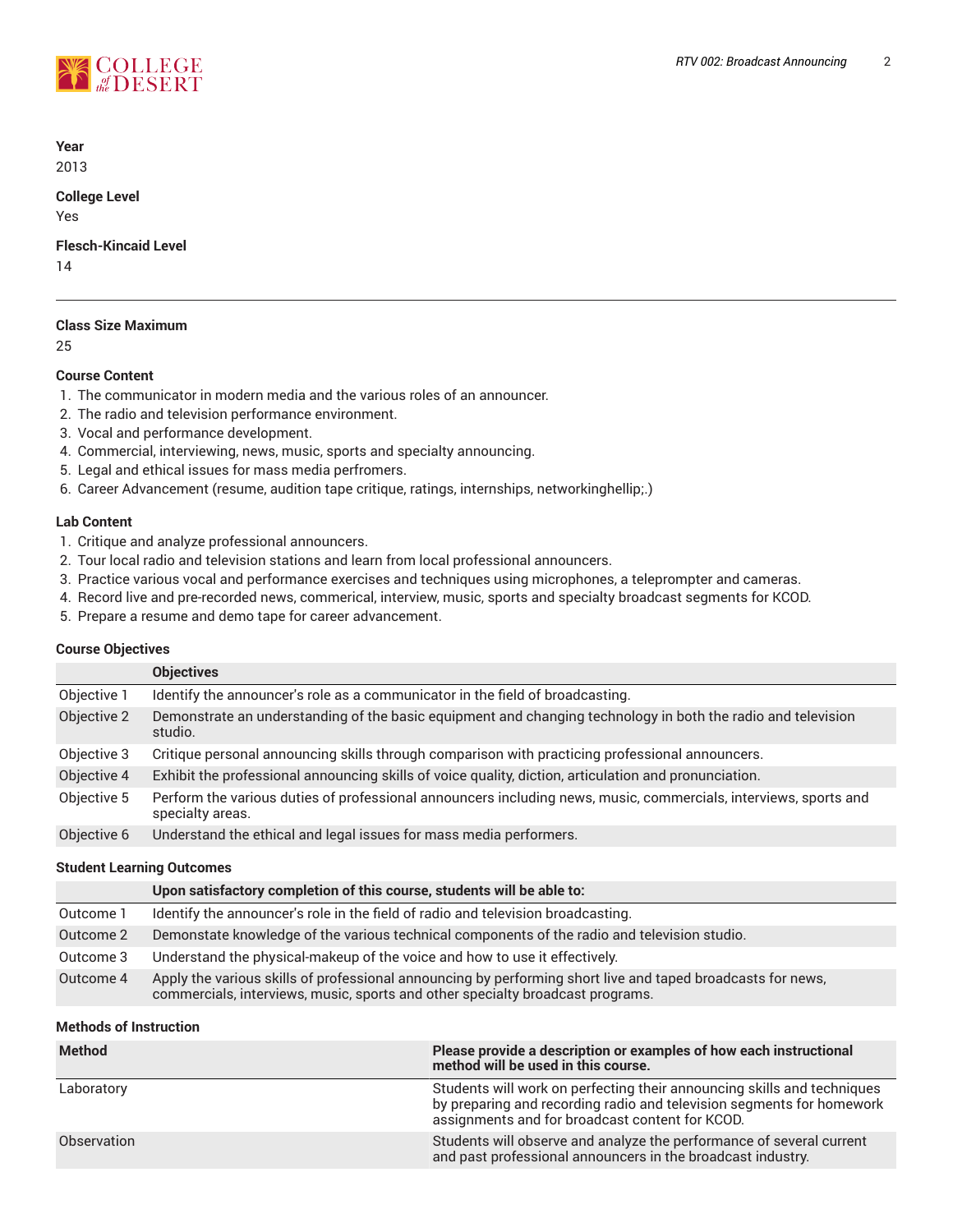

| Lecture                                 | Students will learn the principles of radio and television announcing.<br>Included in this study are topics including: an announcer's role, voice and<br>diction, pronunciation, styles of delivery, understanding technology and<br>proper use of vocal inflection for specific broadcast mediums.                                                                            |                           |  |  |  |  |
|-----------------------------------------|--------------------------------------------------------------------------------------------------------------------------------------------------------------------------------------------------------------------------------------------------------------------------------------------------------------------------------------------------------------------------------|---------------------------|--|--|--|--|
| <b>Methods of Evaluation</b>            |                                                                                                                                                                                                                                                                                                                                                                                |                           |  |  |  |  |
| <b>Method</b>                           | Please provide a description or examples of how<br>each evaluation method will be used in this course.                                                                                                                                                                                                                                                                         | <b>Type of Assignment</b> |  |  |  |  |
| Critiques                               | Students will be critiqued on their preparation,<br>practice and performance skills.                                                                                                                                                                                                                                                                                           |                           |  |  |  |  |
| Self-paced testing, Student preparation | Students will be graded on how well prepared<br>they are when performing and recording weekly<br>assignments.                                                                                                                                                                                                                                                                  |                           |  |  |  |  |
| Student participation/contribution      | Students are required to attend every class lecture,<br>discussions and laboratory sessions.                                                                                                                                                                                                                                                                                   |                           |  |  |  |  |
| Written homework                        | Students will turn in written assignments along with<br>their recorded lab projects including copy marked<br>scripts and outlines for ad lib commentary.                                                                                                                                                                                                                       |                           |  |  |  |  |
| Mid-term and final evaluations          | A final exam will be given at the end of the semester<br>testing students understanding of their textbook<br>knowledge and classroom lectures.                                                                                                                                                                                                                                 |                           |  |  |  |  |
| Laboratory projects                     | Each week students will be given laboratory<br>assignments that they will prepare, practice and<br>complete throughout the week. Assignments<br>include: critiquing and analyzing professional<br>announcers, practicing vocal exercises, perfecting<br>performance skills, preparing and recording<br>commercials, interviews, news, music, sports and<br>specialty segments. |                           |  |  |  |  |

#### **Assignments**

#### **Other In-class Assignments**

Class lectures and presentations (powerpoint, videos, youtube, hand-outs). Observe and critique professional radio and television announcers.

#### **Other Out-of-class Assignments**

- 1. Read textbook chapters and recommended supplementary material.
- 2. View and listen to a variety of audio-visual materials.
- 3. Record both radio and television announcing assignments at KCOD.
- 4. Write and copymark scripts.
- 5. Prepare, practice and record commercial, interviews, news, music, sports and specialty shows for performing in-class and at KCOD.

**Grade Methods**

Letter Grade Only

# **MIS Course Data**

**CIP Code** 09.0701 - Radio and Television.

**TOP Code** 060400 - Radio and Television

**SAM Code** D - Possibly Occupational

**Basic Skills Status** Not Basic Skills